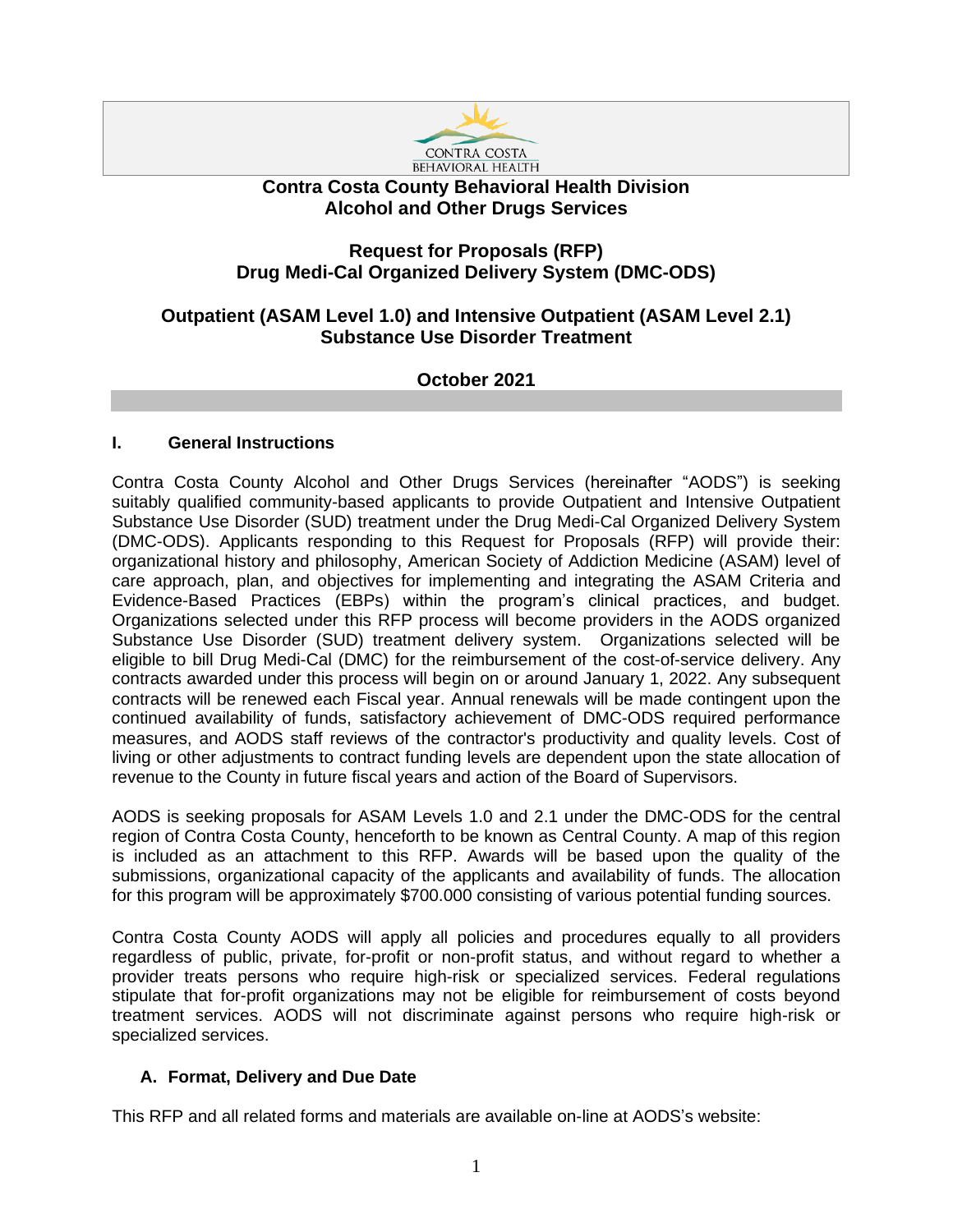# *<http://cchealth.org/aod/>*

All required documents will be located in the **Latest News** section on the right side of the web page.

Please provide one electronic copy on USB Flash Drive, a signed original PLUS five (5) additional hard copies of your Statement. Each hard copy must be clipped or stapled in the upper left corner (only) and clearly marked with the name and address of the lead agency. Additional specifications:

- ✓ Written in Times New Roman in size 12 font, double-spaced
- $\checkmark$  Margins 1" on all sides
- $\checkmark$  All pages consecutively numbered
- $\checkmark$  Statement follows the outline presented below
- ✓ Original and copies printed on three-hole punched paper
- $\checkmark$  16-page text limit for Narrative.

Expressions of Interest Statements should be delivered to the following:

AODS Program Chief Contra Costa Alcohol and Other Drugs Services 1220 Morello Ave, Suite 101 Martinez, CA 94553

A single, packaged set of all expressions of interest and electronic submissions are due at the above address by 5pm on Friday, December 3, 2021. Postmarks on this date will not be accepted. Late expressions of interest will not be accepted and will not be reviewed. There will be no exceptions. No faxes or electronic submissions will be allowed.

In the order presented, submissions should include the following:

- 1) Cover Page (see attached)
- 2) A description of the overall philosophy of the program/provider along with a brief history of the provider's experience working in the SUD field. (2-page maximum)
	- a. Resumes of Key Staff Positions
	- b. List of Board of Directors
	- c. Organizational Chart

(Resumes, list of Board of Directors and organizational chart not included in page count.)

- 3) A Clinical Program Design that details how both ASAM levels of care will be implemented and allow beneficiaries to transition across the continuum along with how the ASAM Criteria will be integrated into the program's clinical practice, policies and procedures. Include the use of, at minimum, the two Evidence-Based Practices as outlined in the County's Implementation Plan: Motivational Interviewing (MI) and Cognitive-Behavioral Therapy (CBT). Describe the population to be served in the facility and how the treatment services will be tailored to the needs of this population. (8-page maximum).
- 4) An Administrative Work Plan Narrative that clearly states how the applicant will collect required data (including the confirmation of a participant's Medi-Cal eligibility), procedure for billing other health care insurance plans prior to billing DMC, submission of invoice demands and implementation and evaluation of the administrative work plan. The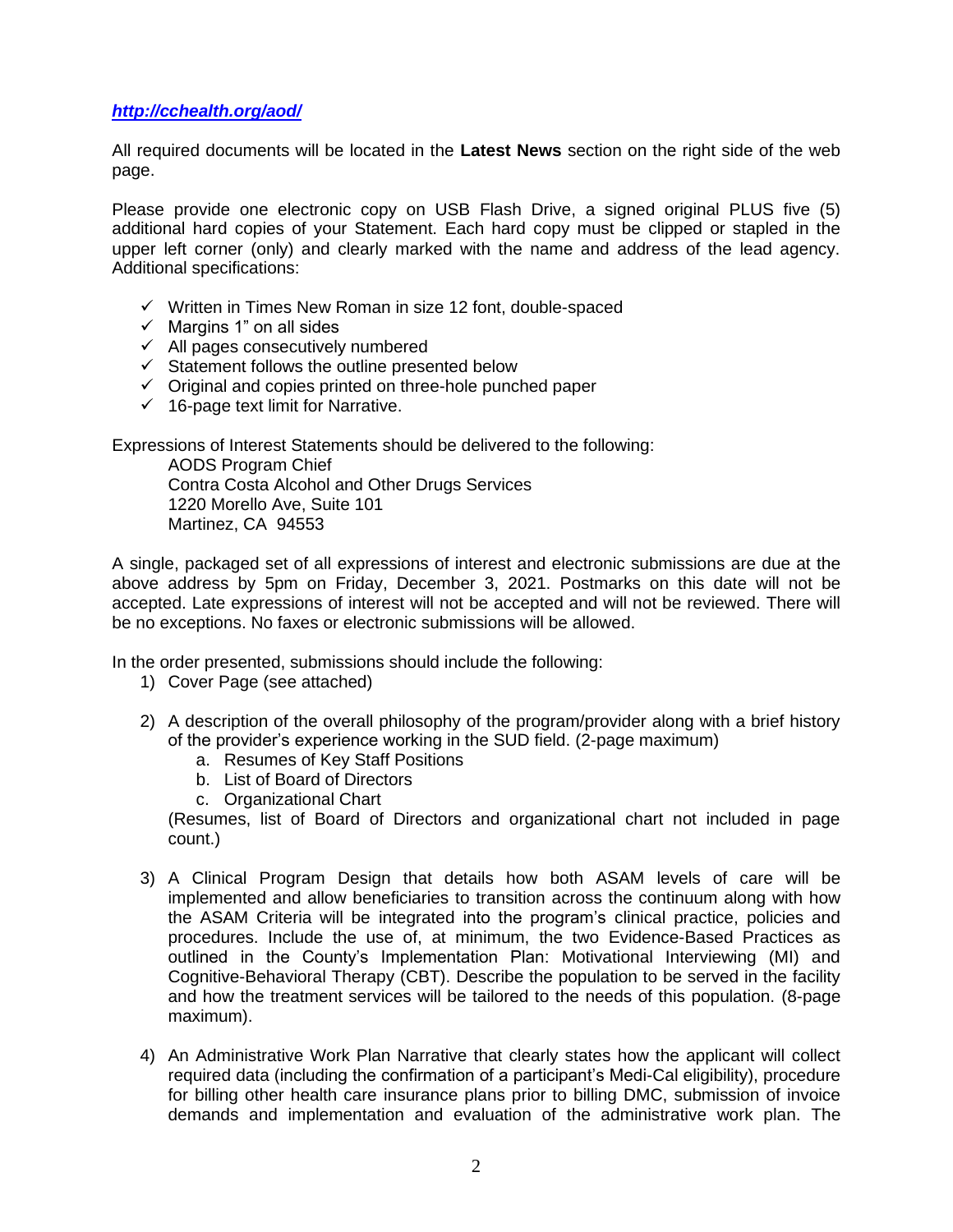applicant must include a corporate profile along with the staff proposed to implement and evaluate the administrative work plan. If the applicant is partnering with sister agencies, please include their corporate profiles and staff resume(s) as well. (4-page maximum).

- 5) A budget outlining the expected cost of the project, broken down by major cost categories (utilizing worksheets available at<http://cchealth.org/aod/> in the Latest News section only), select the worksheet that matches the proposed modality or level of care). The budget should include a Narrative (1 page) and should be linked to the program design and administrative work plan narrative.
- 6) A plan describing how the provider will sustain the program/model throughout the duration of the contract and utilization of other resources to enhance services as well as any enhanced/revised services due to the current COVID pandemic. Explain how clients unable to use telehealth or who prefer in person services will be served (2 pages maximum).

# **B. Applicants' Conference**

All interested County and/or community-based providers must participate in a **MANDATORY** applicants' conference on Friday, October 29, 2021, from 1:00 p.m. until 2:30 p.m. Those planning to participate in the conference should RSVP no later than 5 pm on Monday, October 25, 2021. **Maria Ramos (Maria.Ramos@cchealth.org).** The conference will be held virtually via Zoom.

Priority at the applicants' conference will be given to responding to written questions in the order in which they were received. AODS cannot guarantee that time will be available to respond to all questions posed at the applicants' conference. Please email these questions to **Maria Ramos (Maria.Ramos@cchealth.org).**

# **C. Rules and Considerations**

- 1) The cost of developing and submitting a proposal in response to this RFP is the responsibility of the applicants and will not be reimbursed through any contracts resulting from this process or from any other County funds.
- 2) AODS may issue an RFP amendment to provide additional data and/or make changes or corrections. The amendment will be sent to each applicant who attended the mandatory Applicants' Conference. AODS may extend the RFP submission date if necessary to allow applicants adequate time to consider such information and submit required data.
- 3) The RFP process may be cancelled in writing by AODS prior to award if the County Board of Supervisors determines cancellation is in the best interest of the County.
- 4) The RFP process and any contract resulting from the process may be cancelled at any time by AODS if funding from the State Department of Health Care Services (DHCS) is unavailable.
- 5) AODS assumes no responsibility for any understandings or representations concerning the terms and conditions of this RFP process made by County staff, consultants or others unless it is specifically stated in this RFP or is provided as a written addendum to this RFP.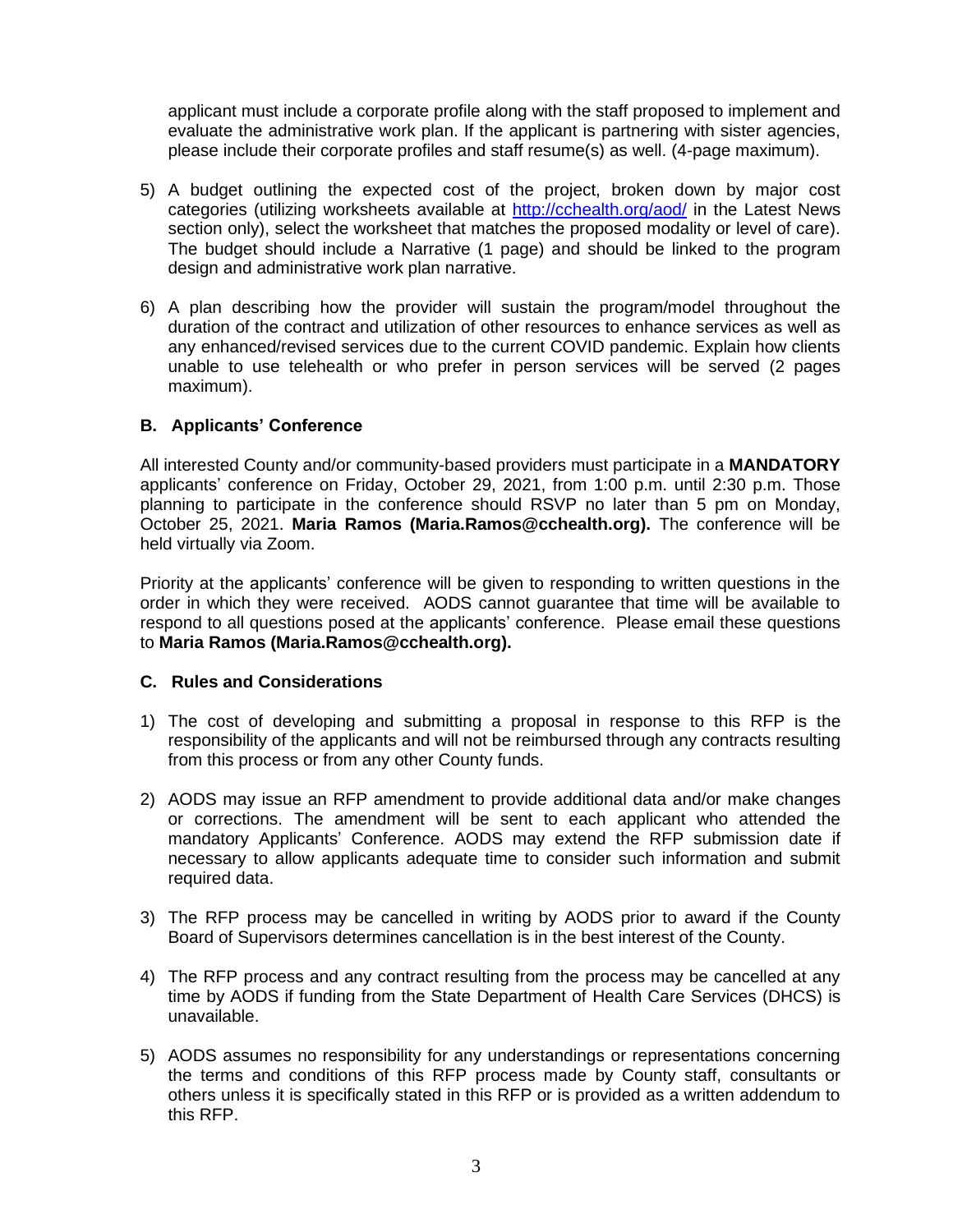- 6) This RFP does not commit AODS to award a contract. AODS reserves the right to accept or reject any or all submissions or any part(s) of any or all submissions if AODS determines it is in the best interest of the County to do so.
- 7) Any award under this RFP is subject to pending or successful protests. The award is subject to cancellation or modification by AODS in accordance with the resolution of any such protest.
- 8) Awardee(s) (whether by contract or County) will be required to participate, through the County, in state-mandated surveys and data collection efforts.
- 9) Selected awardee(s) must adhere to Contra Costa County's award or contracting process, providing all information as requested by AODS. Selected awardee(s) will also be informed of the County's insurance coverage requirements, where applicable, and the process for contract approval by the Board of Supervisors.
- 10) AODS makes no assurances regarding minimum or maximum number of contracts awarded from this RFP. AODS makes no assurances regarding the minimum or maximum amount of funding for any contract awarded under this RFP process.
- 11) AODS may require the providers selected to participate in negotiations, and to submit revisions to pricing, technical information, and/or other elements of their proposals that may result from negotiations. The contents of the submission of the successful provider will become contractual obligations, subject to negotiation, and failure to accept these obligations in a Contract may result in cancellation of the award.
- 12) Response to this RFP by way of a completed submission shall constitute acknowledgement and acceptance of all the terms and conditions contained in this RFP, unless otherwise specified in the submission.
- 13) The submission of a response to this RFP does not, in any way, guarantee a contract with AODS.
- 14) Agencies awarded contracts under this RFP will be integrated under AODS direction into the AODS System of Care for the purposes of improving client access, service linkages and care coordination. Contractors will be expected to participate in training and other capacity-building activities intended to enhance their ability to manage and provide services. Contractors will be expected to participate in care coordination activities involving AODS and other stakeholders in the health, mental health, criminal justice, External Quality Review Organization (EQRO) and other systems.
- 15) Programs awarded contracts will be required to utilize software supplied by AODS and to record and submit data on client characteristics and services provided. AODS will monitor contractors to ensure compliance with the terms of the award as well as state and federal program standards. Contractors will be required to provide AODS with any additional data or documentation needed to satisfy federal, state or county reporting requirements.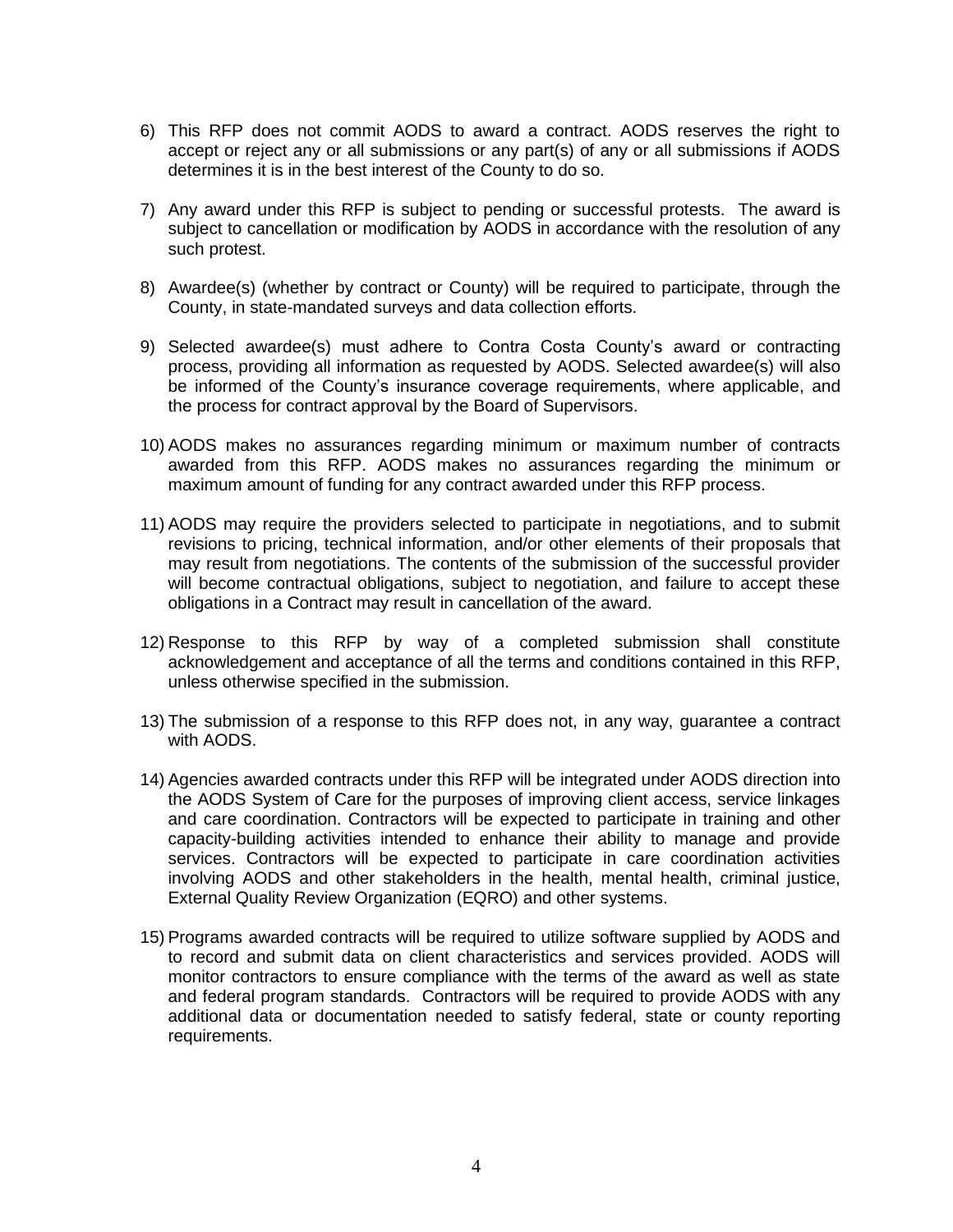# **D. Additional Information**

AODS recognizes additional questions may arise after the Applicants' Conference. In an effort to be fair to all applicants, additional questions after the Applicants' Conference must be submitted in writing. Questions and answers will be disseminated via email to all submitters. Questions about the RFP should be submitted in writing to Maria Ramos (Maria.Ramos@cchealth.org).

All RFP submissions will be reviewed promptly and the goal of AODS is to announce a selection and that selected provider is prepared to begin services immediately according to the timeline and requirements.

Non-selected applicants may appeal AODS' selection of awardee(s) within 5 days of notification. Appeals must be addressed to the Director of Behavioral Health. Appeals must be in writing and shall be limited to the following grounds:

- The county failed to follow the RFP procedures, which affected the submission scoring; and/or
- The RFP evaluation criteria were not appropriately applied to the submission.

The Director of Behavioral Health will respond to the appeal within seven days and the decision of the Behavioral Health Director will be final and not subject to further review.

# **II. Introduction**

# **A. About Behavioral Health Services – A Division of Contra Costa Health Services**

Behavioral Health Services Division of Contra Costa Health Services combines Mental Health Services and Alcohol & Other Drugs Services into a single system of care. With increasing challenges in serving complex populations with multiple needs, this integration is a response to the growing desire to have improved consumer outcomes through a systems approach that emphasizes "any door is the right door," and that provides enhanced coordination and collaboration when caring for the "whole" individual.

The mission of Contra Costa Behavioral Health, in partnership with consumers, families, staff and community-based agencies, is to provide welcoming, integrated services for mental health, substance abuse and other needs that promote wellness, recovery and resiliency while respecting the complexity and diversity of the people we serve.

i. **Mental Health Services**: Mental Health Services provides care to children, transition age youth, adults and older adults living in Contra Costa County. These services are provided through a system of care that includes county owned and operated clinics, community-based organizations and a network of private providers. Contra Costa children and adolescents are served by a county-wide system of care that includes mental health staff working in partnership with the Probation Department, Employment and Human Services Department, School Districts and family members. Services for adults are provided to those with serious mental disabilities or those in acute crisis. Mental Health Services also includes a range of prevention programs oriented toward prevention of more serious mental health issues. The Contra Costa Mental Health Plan is the mental health care provider for Medi-Cal beneficiaries and the uninsured.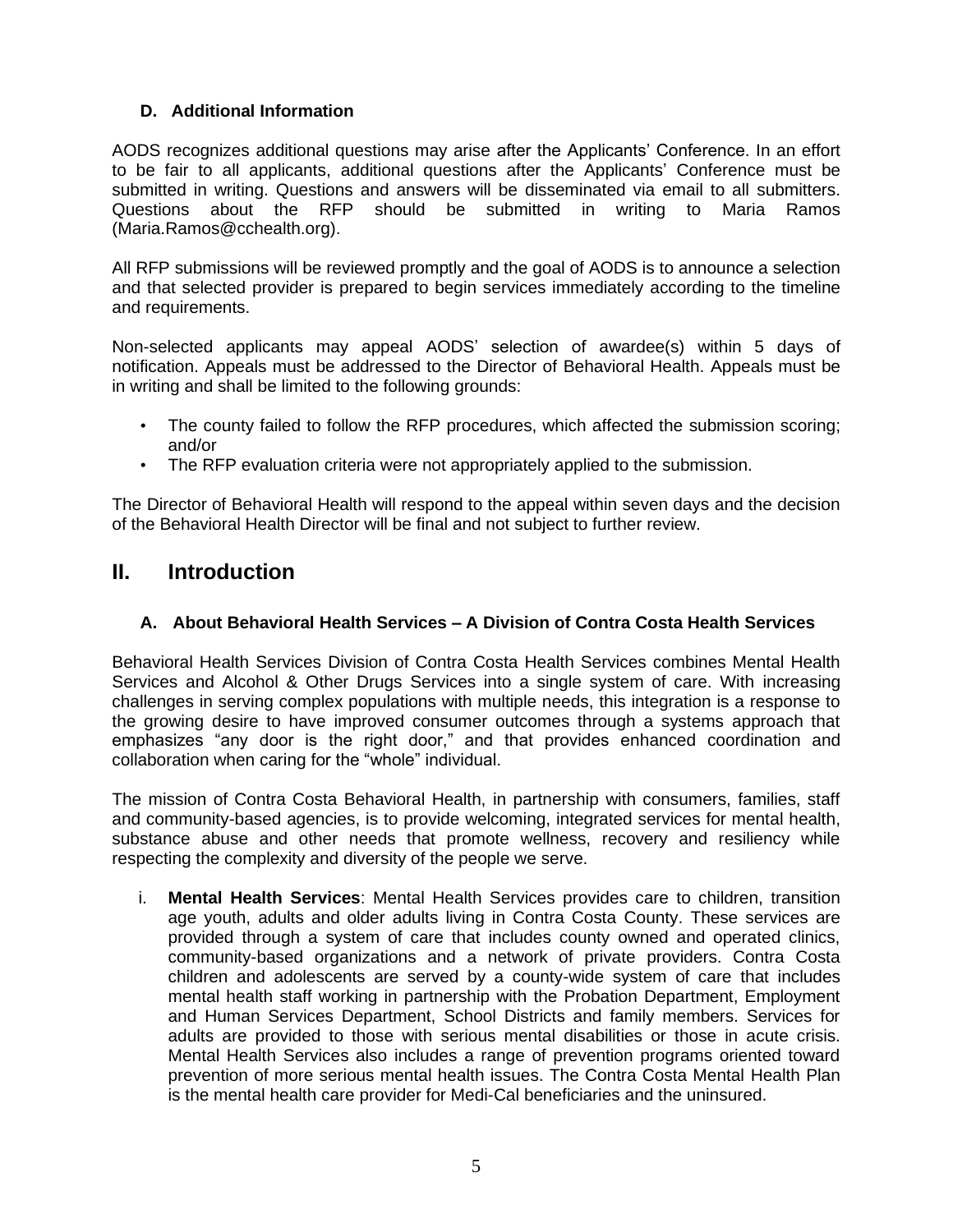ii. **Alcohol and Other Drugs Services**: Alcohol and Other Drugs Services (AODS) "puts people first." The mission of AODS is to advocate for alcohol and drug free communities by promoting individual and family responsibility, home and self-sufficiency. The AODS System of Care is a planned, comprehensive approach for providing alcohol and other drug treatment and prevention services in Contra Costa County. The continuum of care benefits consumers and providers by combining administrative and clinical services in an integrated, coordinated system. The goal is to give consumers high-quality yet cost effective care in a timely manner.

# **B. About the Drug Medi-Cal Organized Delivery System (DMC-ODS)**

Contra Costa opted into the DMC-ODS in 2017 to expand access to high-quality of care for Contra Costa Medi-Cal enrollees with substance use disorders. The goal of the DMC-ODS is to improve beneficiary health outcomes, while decreasing system-wide health care costs through an organized SUD system of care. Counties operating under the DMC-ODS are required to provide access to a full continuum of SUD benefits modeled after the ASAM Criteria. This approach is expected to provide eligible enrollees with the most appropriate level of care and the services they need for a sustainable and successful recovery.

The DMC-ODS improves access to quality care by:

- Expanding local networks of high-quality providers through selective provider contracting
- Requiring the use evidence-based practices in SUD treatment
- Increasing coordination with other systems of care, including physical and mental health (requires coordination with county-run health care plans)
- Increasing local control and accountability with greater administrative oversight
- Creating quality assurance and utilization controls to promote efficient and effective use of resources.

More information about DMC-ODS is available at: *<https://www.dhcs.ca.gov/provgovpart/Pages/Drug-Medi-Cal-Organized-Delivery-System.aspx>*

# *(Please see Appendix A for this and other references.)*

# **C. About ASAM Levels of Care**

The ASAM Criteria, formerly known as the ASAM patient placement criteria, is the result of a collaboration that began in the 1980s to define one national set of criteria for providing outcomeoriented and results-based care in the treatment of SUD. The ASAM Criteria has become the most widely used and comprehensive set of guidelines for placement, continued stay and transfer/discharge of patients with SUD and co-occurring conditions.

The ASAM Criteria was created to improve the quality of and access to SUD treatment. It is a single, common standard for assessing patient needs, optimizing placement, determining medical necessity and documenting the appropriateness of reimbursement. The principles and concepts of the ASAM Criteria promote good stewardship of resources in the SUD, mental health and general health care systems. It is the intent of Contra Costa County Behavioral Health's AODS (hereafter BH AODS or County) to seek proposals for the provision of SUD treatment for Contra Costa Medi-Cal eligible adults and older adults for the following Levels of Care including Case Management and/or Recovery Services: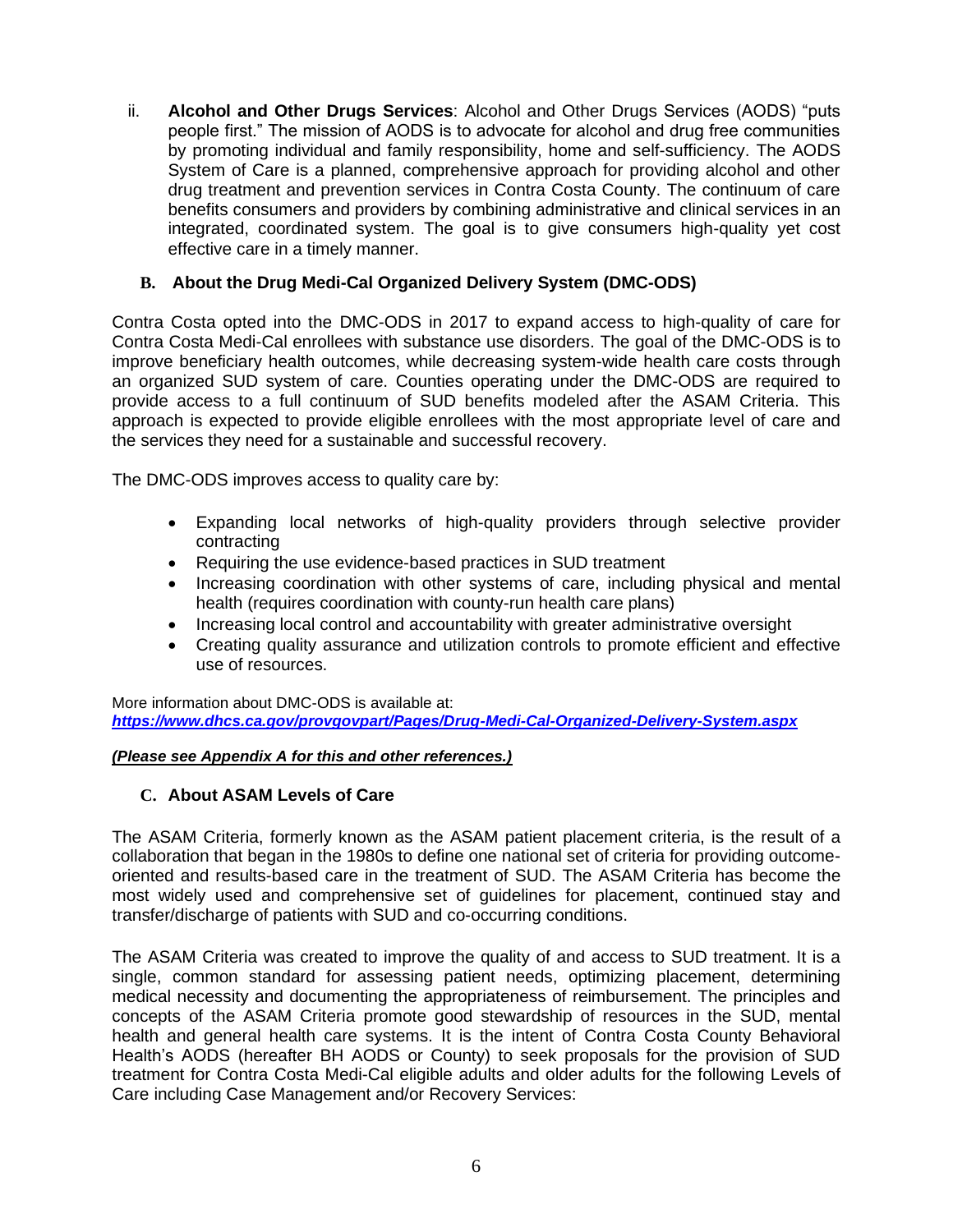| <b>ASAM Level I</b>  | <b>Outpatient Treatment</b><br>Counseling services are provided up to nine hours a week for adults and<br>less than six hours a week for adolescents |  |
|----------------------|------------------------------------------------------------------------------------------------------------------------------------------------------|--|
| <b>ASAM Level II</b> | <b>Intensive Outpatient Treatment</b><br>(IOT) requires that a client be in treatment for a minimum of three (3)<br>days, nine (9) hours per week.   |  |

Further background is provided on the ASAM website: *http://www.asam.org/*

# **D. Contra Costa's DMC-ODS and Funding Authority**

Behavioral Health's AODS administers a broad network of contracted SUD services through Community Based Organizations (CBO) as well as one county-operated residential facility for men and various co-located counselors at the County's Mental Health clinics. Contracted SUD providers include prevention, early intervention, and treatment and recovery programs. CBOs deliver all SUD services through contracts approved each year by the County Board of Supervisors. The DMC-ODS system is funded through a combination of various funding streams: Drug Medi-Cal, Proposition 64, AB109, County General Fund, Behavioral Health Realignment and Substance Abuse Block Grant (SABG). The latter prohibits the County from funding services delivered through a for-profit organization. AODS reserves the right to allocate categorical funds across contract awardees in a manner that best meets the County's needs as determined solely by AODS. The County Implementation Plan was approved by DHCS on July 1, 2017 and adheres to the Terms and Conditions of the DMC-ODS Waiver, Title 22 and the SAPT Block Grant. Finally, the County may choose to use one-time only Coronavirus Aid, Relief, and Economic Security (CARES) Act funding for the implementation of this program.

# **III. RFP Guidelines**

# **Statement of Need**

Contra Costa County AODS hopes to contract for ASAM Level 1.0 and 2.1 SUD Treatment for the Central Region of Contra Costa: Concord and Martinez. Below is information specifically pertaining to Zip Codes 94520, 94521 and 94553 for Fiscal year 2020-21:

| Total<br>Served | <b>Total Served:</b><br>Homeless, Criminal<br>Justice, Co-Occurring | Medi-Cal<br>Beneficiaries in<br>the area |
|-----------------|---------------------------------------------------------------------|------------------------------------------|
| 701             | 427                                                                 | 35,385                                   |

EQRO Medi-Cal eligible Beneficiaries for August 2021 (calendar years 2020 to the most recent reportable months)

| Month of Eligibility | Zip Code | Total<br>Eligible |
|----------------------|----------|-------------------|
| 2021-08              | 94520    | 17,904            |
| 2021-08              | 94521    | 8,233             |
| 2021-08              | 94553    | 9,248             |
|                      |          | 35,385            |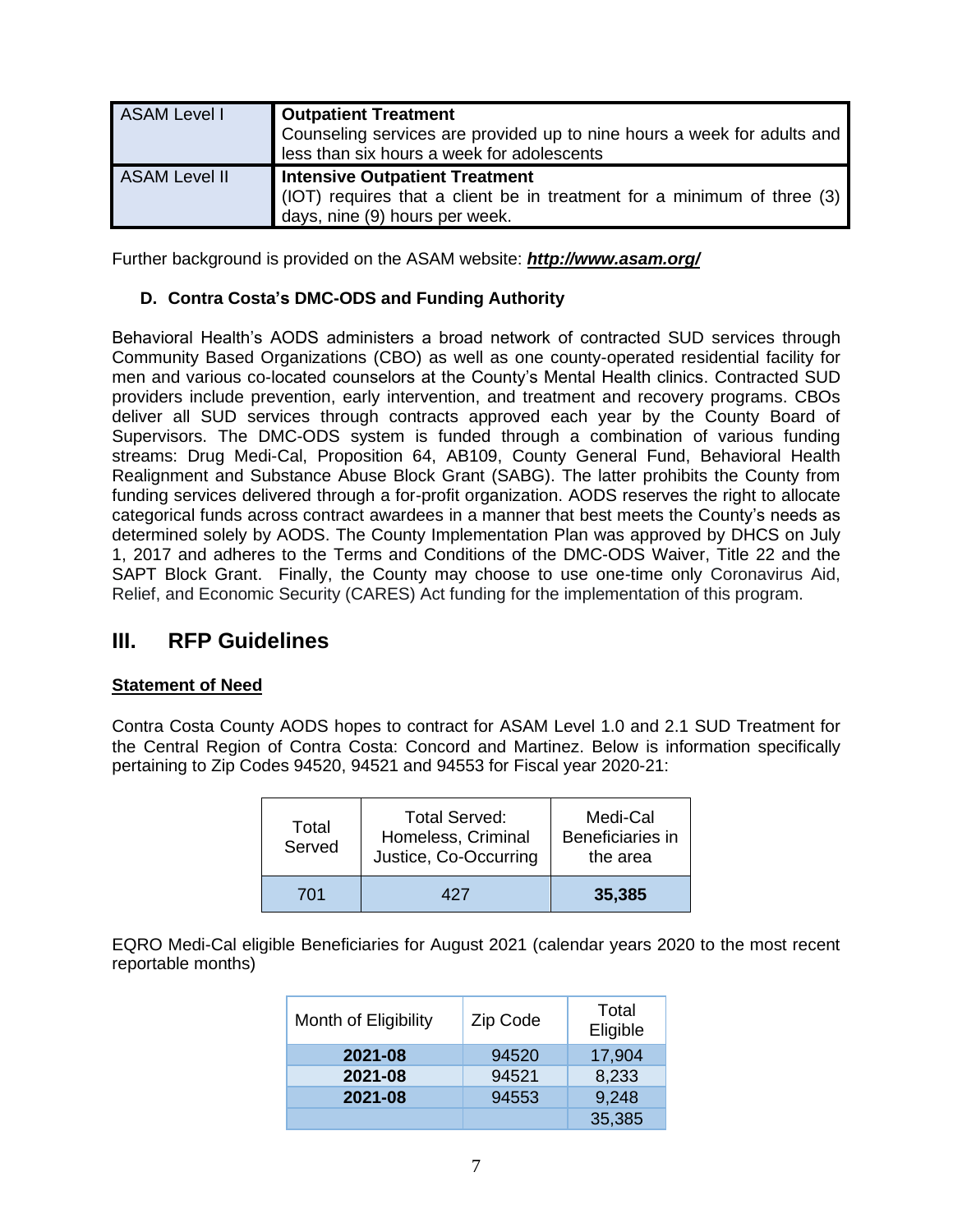# Units of Service Rendered by Previous Facility Located in Central County FY 20-21

| Level 1.0<br>Outpatient | Level 2.1<br>Intensive<br>Outpatient | Case<br>Management | Recovery<br><b>Services</b> | <b>Total Units of</b><br>Service<br>Rendered |
|-------------------------|--------------------------------------|--------------------|-----------------------------|----------------------------------------------|
| 752                     | 5,202                                | 0*                 | 60                          | 6,014                                        |

\*Prior contractor not under contract to render Case Management Services

Moreover, In FY20-21 Public Health's Community Connect (Whole Person Care) program served 546 Medi-Cal Beneficiaries with an SUD corresponding to 94520, 94521 and 94553 zip codes. 61.5% were male and 38.5% were female, the largest age group was 55 to 64 years of age followed by 25-44, 72.5% were Caucasian, 12.1% Other Race and 8.4% African Americans.

The Central County area is the largest of the three main areas in Contra Costa, including ten of the nineteen cities in Contra Costa and over half of the total population. Central County is composed of mostly low-density bedroom communities that have developed in the flat valleys between the East Bay Hills and the Diablo Range to the east, extending north and south of Mt. Diablo. The cities within what is known North Central County includes cities and unincorporated communities along the northern Interstate 680 corridor - the cities of Walnut Creek, Concord, Clayton, Pleasant Hill, and Martinez and the unincorporated areas of Pacheco, Vine Hill, Clyde, the Pleasant Hill BART station. Although South County has a smaller concentration of Medi-Cal beneficiaries, the County will ensure that residents of each region have access to all service modalities as described in the implementation plan.

Contra Costa expects awarded Contractors to have the experience and capacity to serve the general and priority populations. Bidders must describe how the proposed program will use the most up-to-date research on how best to serve these populations and will be evaluated based on the description of their expertise and knowledge in serving the priority service populations. Regardless, bidders are expected to have the expertise to appropriately serve all Medi-Cal beneficiaries. To confirm the bidder's ability to serve the population, the provider shall undergo a pre-contract award audit to ensure the fiscal viability of the organization to run DMC-ODS programs. This will occur prior to the execution of the initial contract but after the award has been announced.

Prior to signing into any agreement with Contra Costa County AODS, responders shall have an established place of business appropriate and adequate for the services billed or claimed to the DMC program as relevant to his or her scope of practice or type of business and meets all of the following criteria:

- Is ready to submit an application to the Department of Health Care Services Provider Application and Validation for Enrollment (PAVE) for Drug Medi-Cal Certification within 30 days of the execution of the contract in order to ensure continued participation in the network
- The agency is legally registered as a non-profit tax-exempt organization with the State of California and current with their exempt status with the IRS
- Has the administrative and fiscal foundation to survive as a going concern
- Has the ability to meet the standard terms and conditions of the DMC-ODS and obtain and maintain DMC certification prior to the implementation of any contract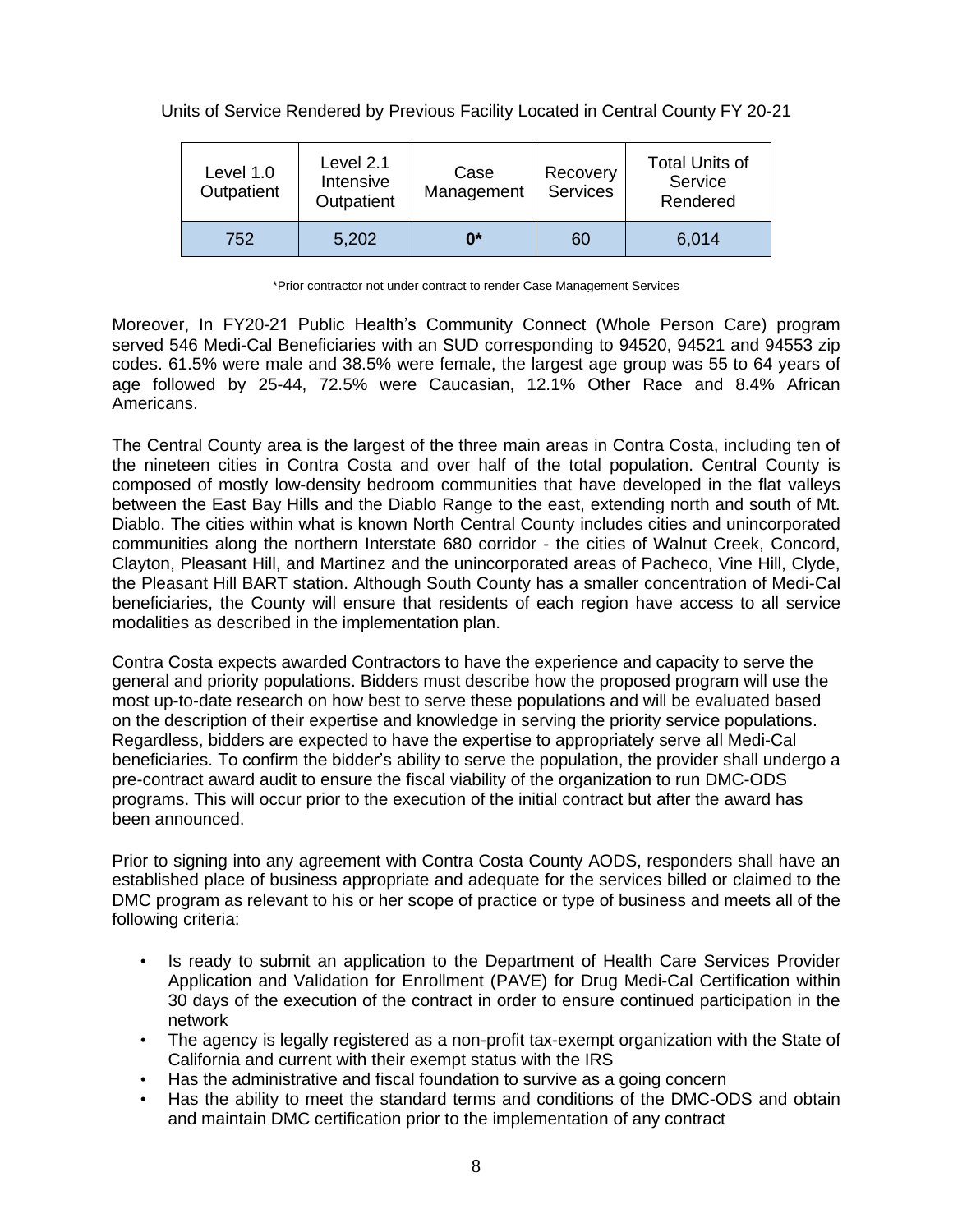- Has adequate staff to meet current and anticipated service requirements for its business as required by the DMC-ODS including timeliness requirements
- Has Worker's Compensation insurance as required by state law?
- Obtains and maintains Liability insurance coverage in an amount not less than \$100,000 per claim, with a minimum annual aggregate of not less than \$300,000, from an authorized insurer pursuant to Section 700 of the Insurance Code
- Has Cyber insurance to cover any breach of electronic information
- Has the necessary equipment, office supplies and facilities available to carry out its business, including storage and retrieval of all documentation
- Has the necessary payment mechanisms to process and submit demands for reimbursement
- The ability and skills to engage and maintain beneficiaries in Intensive Outpatient Treatment Beneficiary engagement and maintenance in treatment is paramount. Outpatient Drug Free (ODF) counseling services are provided to members up to nine hours per week for adults and less than six hours a week for adolescents when determined to be medically necessary and in accordance with an individualized client plan.
- Familiarity with drug testing practices and knowledge of the key components of Outpatient Treatment
- All providers shall remain DMC certified throughout the duration of the contract. In addition, bidders must have at least five years of consistent experience in delivering services for ASAM Level 1.0 and 2.1 treatment and able to demonstrate a successful track record of efficiency while providing strong clinical and quality support to clients.

When developing the response, please discuss all items listed throughout this RFP. Further detail on each section is listed below:

# **A. Cover Page**

1) Please complete the attached cover page (see attachment on final page of RFP) and submit with RFP.

#### **B. Organizational History, Structure and Philosophy (2 page maximum)**

- 1) A brief corporate profile along with resume(s) of key staff positions who will oversee the scope of the project (resumes not included in page count). Include the overall history of the organization and its connection with the SUD field. Please include a list of the Board of Directors, an Organizational Chart and a description of how each programming position fits within the agency. Include a description of organizational capacity to serve the target population.
	- **Eligible applicants may include but are not limited to governmental agencies,** community-based organizations and faith-based organizations.

#### **C. Clinical Program Design and ASAM Level of Care (8 page maximum)**

- 1) A description of the ASAM Level of Care proposed for the purposes of this RFP.
- 2) A description of how the ASAM Criteria will be integrated into the clinical practice, policies and procedures of the program.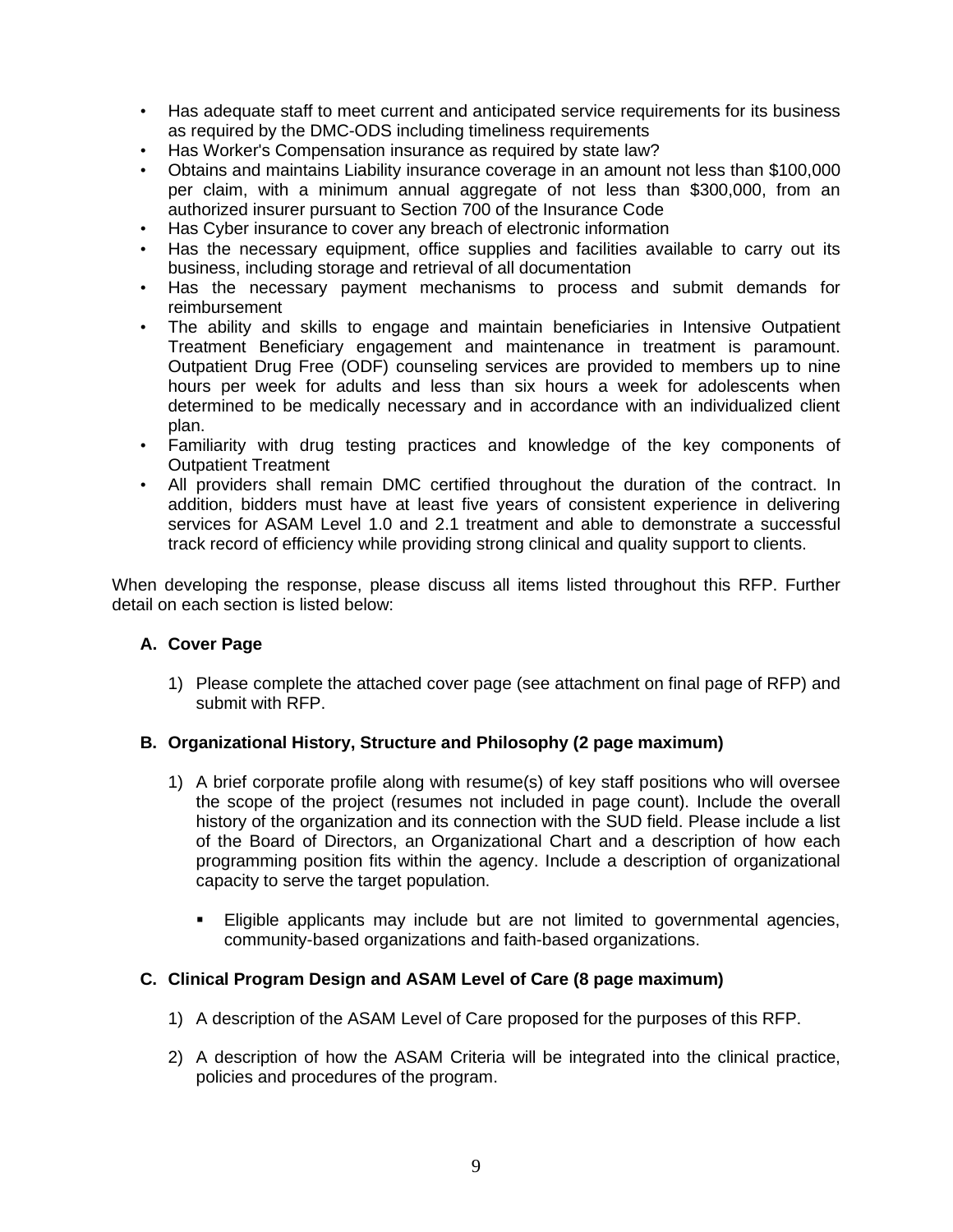- 3) Describe how MI and CBT will be utilized by the staff within the facility. Also, describe how the staff will be trained and supervised on such practices on an annual basis and how the EPBs will maintain fidelity. Include the program model curriculum that will be utilized to meet the SUD treatment standards along with a justification of their use such as: the Matrix Model and Seeking Safety, etc.
- 4) Describe the treatment staffing pattern to be used in the facility. Attach a list of all clinical staff that are associated with each FTE listed on the budget worksheet. Include a back-up plan for coverage in the event that positions remain vacant for up to 30 days.
- 5) Description of the applicant's understanding of adherence to cultural and linguistic competence and the Culturally and Linguistically Appropriate Services (CLAS), how they are utilized within the facility and how the staff will be trained in cultural and linguistic competence on an annual basis. This shall include the ability to communicate with participants in the County's threshold language (Spanish). Explain how the needs of beneficiaries who speak languages other than English and Spanish will be met. Describe how the needs of culturally diverse and LGBTQ+ populations will be addressed within the program.
- 6) Providers will be required to provide case management services and utilize this position as the chief mechanism to move beneficiaries between levels of care. All case managers will be required to take part in weekly Case Management training and Care Coordination conducted by the County. Describe how the provider will transition beneficiaries to another level of care based upon the ASAM Criteria. Describe the process for identifying clients connected to the Managed Care Plans (Blue Cross and Contra Costa Health Plan) and how will care be coordinated meeting the requirements of confidentiality for patients receiving SUD treatment services (42 CFR Part 2).
- 7) All providers will be required to offer Recovery Services. Medically necessary Recovery Services are available to beneficiaries whether they are triggered, have relapsed or as a preventative measure to prevent relapse. Describe how Recovery Services will be made available to beneficiaries and in which locations in the community. Include how such services will be made available to all beneficiaries 24/7 to prevent potential relapse.
- 8) While the county recognizes it takes a period of time to become DMC certified through PAVE, a grace period of no more than six months will be allowed to become DMC certified under this contract. The county expects direct communication with regards of progress.

# **D. Administrative Work Plan Narrative (4 page maximum)**

- 1) Describe how the provider will collect all required data, including the confirmation of a participant's Medi-Cal eligibility on a monthly basis.
- 2) Describe the internal procedures that will be used by the provider to ensure the billing of other health care coverage prior to submitting monthly invoices for services rendered under the DMC-ODS. This should also describe how the provider will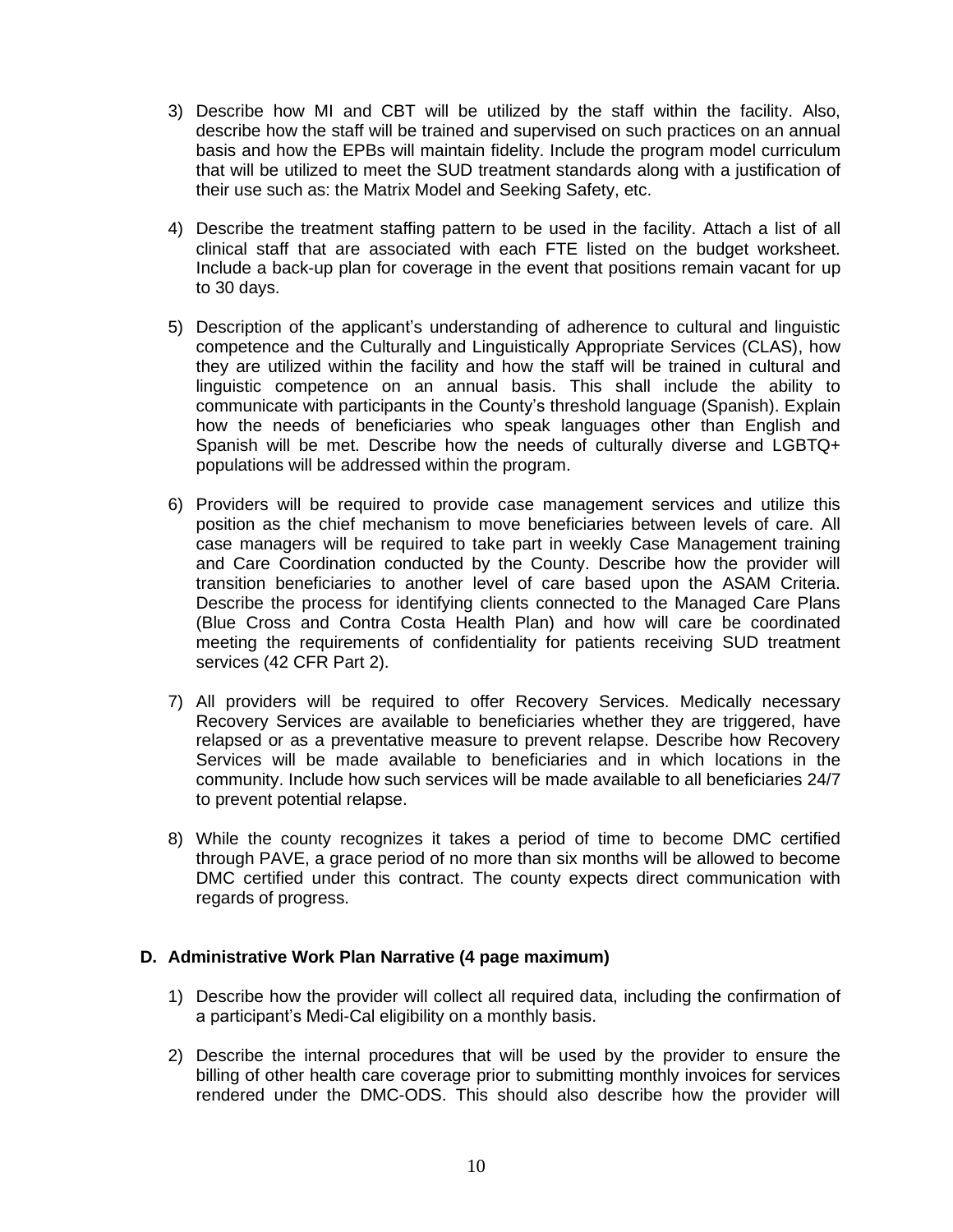determine which units of services have not yet been paid after submission of units to other health care providers.

- 3) Describe how the program will implement the requirements of the DMC-ODS and Contra Costa's DMC-ODS Implementation Plan. In addition, explain what type of innovative strategies will be used to admit clients within the 10 requirement.
- 4) Describe how the additional billing, reporting, data entry and other administrative requirements will be handled by the provider.
- 5) Describe the administrative staffing pattern to be used in the implementation and evaluation of the Work Plan as well as meet the expanded requirements as described in the terms and conditions of the DMC-ODS.
- 6) Describe the Quality Improvement and Utilization Management processes and how they will be utilized to ensure compliance with the DMC-ODS on a regular and consistent basis. Attach a copy of the agency's URC policy/procedure.
- 7) Provide a brief tentative timeline for DMC certification

# **E. Budget and Budget Narrative (1 page each)**

- 1) Include a budget outlining the expected cost of the project, broken down by major cost categories, utilizing the attached worksheet for the appropriate ASAM Level of Care. The worksheet should include the overall cost per unit of service:
	- a. Intensive Outpatient and Basic Outpatient: 1 unit of service = 15 minutes of staff time for each treatment activity
		- i. Individual counseling (contacts between a beneficiary and a counselor either in-person, by telephone or telehealth).
		- ii. Group counseling utilize the same definition for unit of service
	- b. 1 unit of Case Management and Recovery Services = 15 minutes of staff time for treatment activities
- 2) A Budget Narrative will link the Budget to the Clinical Program Design and Work Plan Narrative.

# **F. Sustainability Plan and Leverage (2 pages)**

1) Include a plan describing how the provider plans to sustain the program/model throughout the duration of the contract and how continued training will be utilized to strengthen the overall treatment model at each facility. Although this RFP does not require a match, it requires a description of how the applicant will utilize other funding sources to support or enhance the program.

# **IV. Additional Requirements**

Additionally, the provider shall provide the following: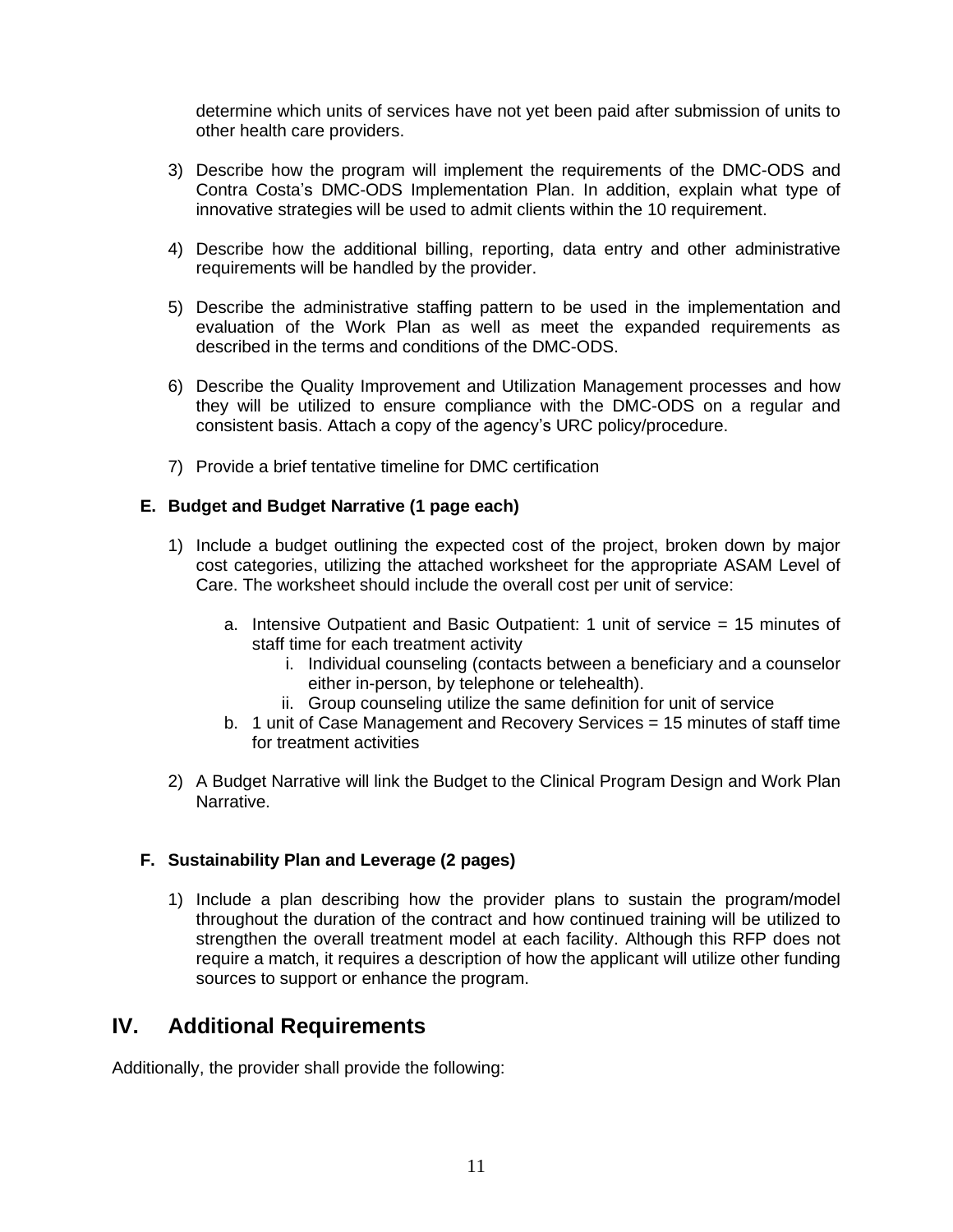- Confidentiality: Providers shall adhere to all requirements of 42 CFR Part 2 including in the use of any Electronic Health Record (EHR).
- Culturally and Linguistically Competent Services (CLAS): Providers are responsible to provide culturally and linguistically competent services. Providers must ensure that their policies, procedures, and practices are consistent with the principles outlined and are embedded in the organizational structure, as well as being upheld in day-to- day operations. Translation services must be available for beneficiaries as needed. All services shall meet the National Culturally and Linguistically Appropriate Services (CLAS) Standards. According to data provided by the External Quality Review Organization (EQRO) in calendar year 2020, there was an average of 66, 772 of Medi-Cal beneficiaries in Contra Costa of Hispanic/Latin origin, Contra Costa's threshold language is Spanish.
- Medication Assisted Treatment: Providers will have procedures for bi-directional referrals and linkage/integration for beneficiaries requiring medication assisted treatment for medications covered under the DMC-ODS including buprenorphine, naltrexone, disulfiram and methadone. Provider staff will regularly communicate with primary health care physicians of beneficiaries who are prescribed these medications unless the beneficiary refuses to consent to sign a 42 CFR part 2 compliant release of information for this purpose.
- Evidence Based Practices (EBPs): Providers will implement at least the two (2) EBPs listed below. The two EBPs are per facility per service modality. Additional EBPs may also be utilized with each facility and service modality but cannot not be used as an alternate to the listed EBPs. The State will monitor the implementation of EBP's during External Quality Review Organization (EQRO) reviews. The required EBPs are:
	- **■** Motivational Interviewing: A beneficiary-centered, empathic, but directive counseling strategy designed to explore and reduce a person's ambivalence toward treatment. This approach frequently includes other problem solving or solution-focused strategies that build on beneficiaries' past successes.
	- Cognitive-Behavioral Therapy: Based on the theory that most emotional and behavioral reactions are learned and that new ways of reacting and behaving can be learned

# **V. Performance Standards Required Measures**

Continuation or contract renewal will be subjected to performance on the following DMC-ODS metricts:

**Timeliness Requirements**: Provider must offer an appoitment within 10 days for first request or referral from Access Line. 90% of the admitted clients meet requirement

**Early Engagement**: Percentage of clients who initiate treatment engage in at least two (2) treatment/days visits within the first 30 days. 60% of the clients meet this requirement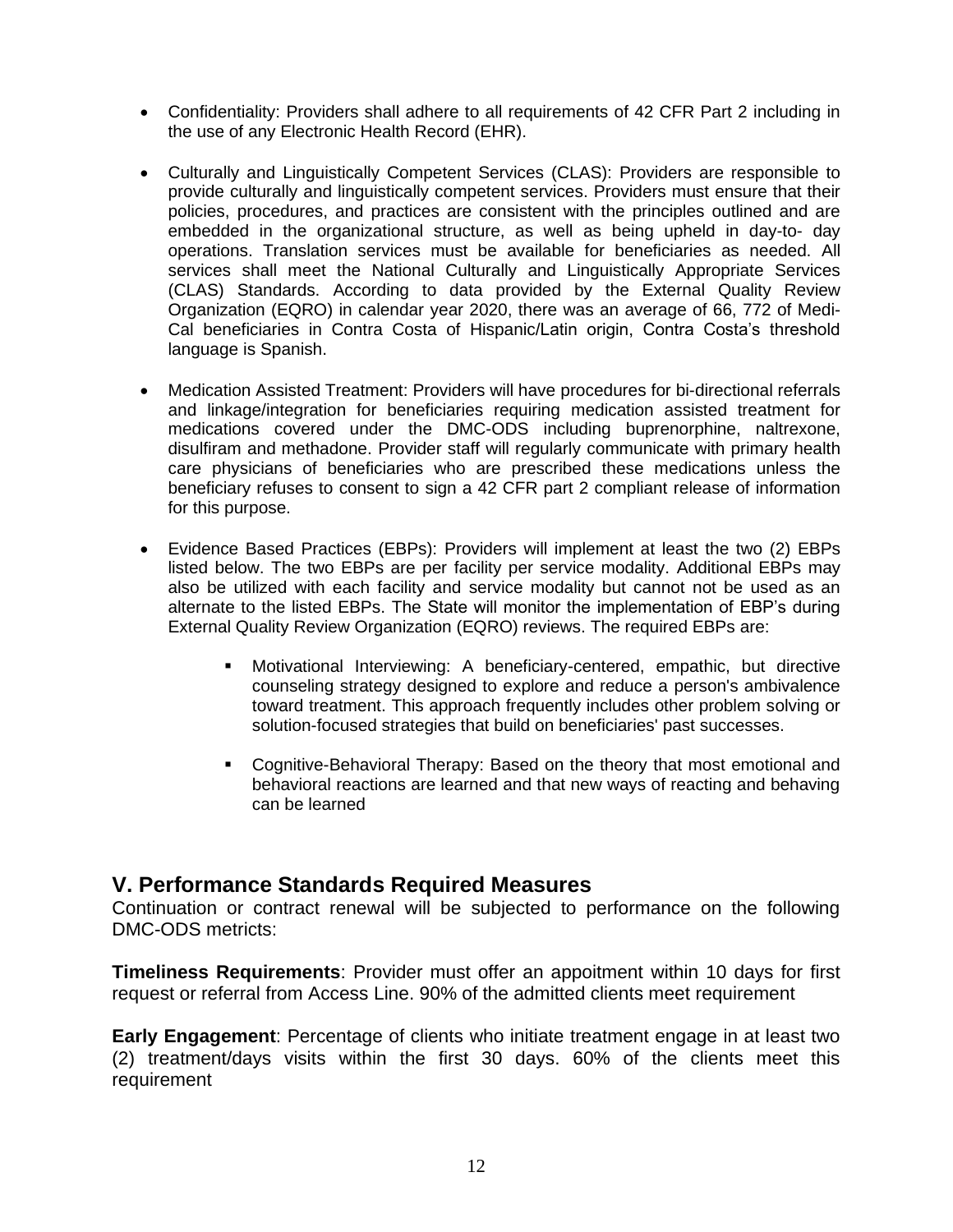**Successful Completion:** Is client better off as a result from treatment? 60% of clients complete treatment succesfully by meeting at least two (2) treatment goals or are successfully transferred to another level of care.

**No Shows for Initial Appointments**: only 20% of the clients referred to treatment miss their intake appointment or first visit

**Treatment Perception Survey (TPS)**: 90% of clients currently in treatment at the time the survey is completed, will complete the survey

# **V**. **Method of Evaluation**

# **A. Initial Screening**

Proposals will be screened for technical compliance, completeness and eligibility as they are received by AODS staff. This is a pass/fail screening and failure to meet any one of the following criteria will result in a failing rating. FAILED SUBMISSIONS WILL NOT BE REVIEWED FURTHER.

- 1) Interest Statement was received by due date.
- 2) All sections of Statement as outlined in RFP are included within page limit for Narrative (Excluding Attachments).
- 3) Attachments are included and are complete.

# **B. Scoring of Submission**

A panel of RFP reviewers will score each submission. A maximum of 100 points for each submission is possible using the following scoring:

| 1) Organizational History, Structure and Philosophy | 5 Points  |
|-----------------------------------------------------|-----------|
| 2) Clinical Program Design and ASAM Level of Care   | 50 Points |
| 3) Administrative Work Plan Narrative               | 15 Points |
| 4) Budget and Budget Justification                  | 20 Points |
| 5) Sustainability Plan                              | 10 Points |

The RFP panel will be comprised of a mix of 4 appointees: AOD Board member, Finance staff, criminal justice partner and mental health. One AODS staff will facilitate the process. RFP reviewers will recommend to the Contra Costa's AODS the agency/agencies/awardee(s) to *potentially* fund for implementation of the SUD Outpatient and Intensive Outpatient treatment services, dependent upon their overall score.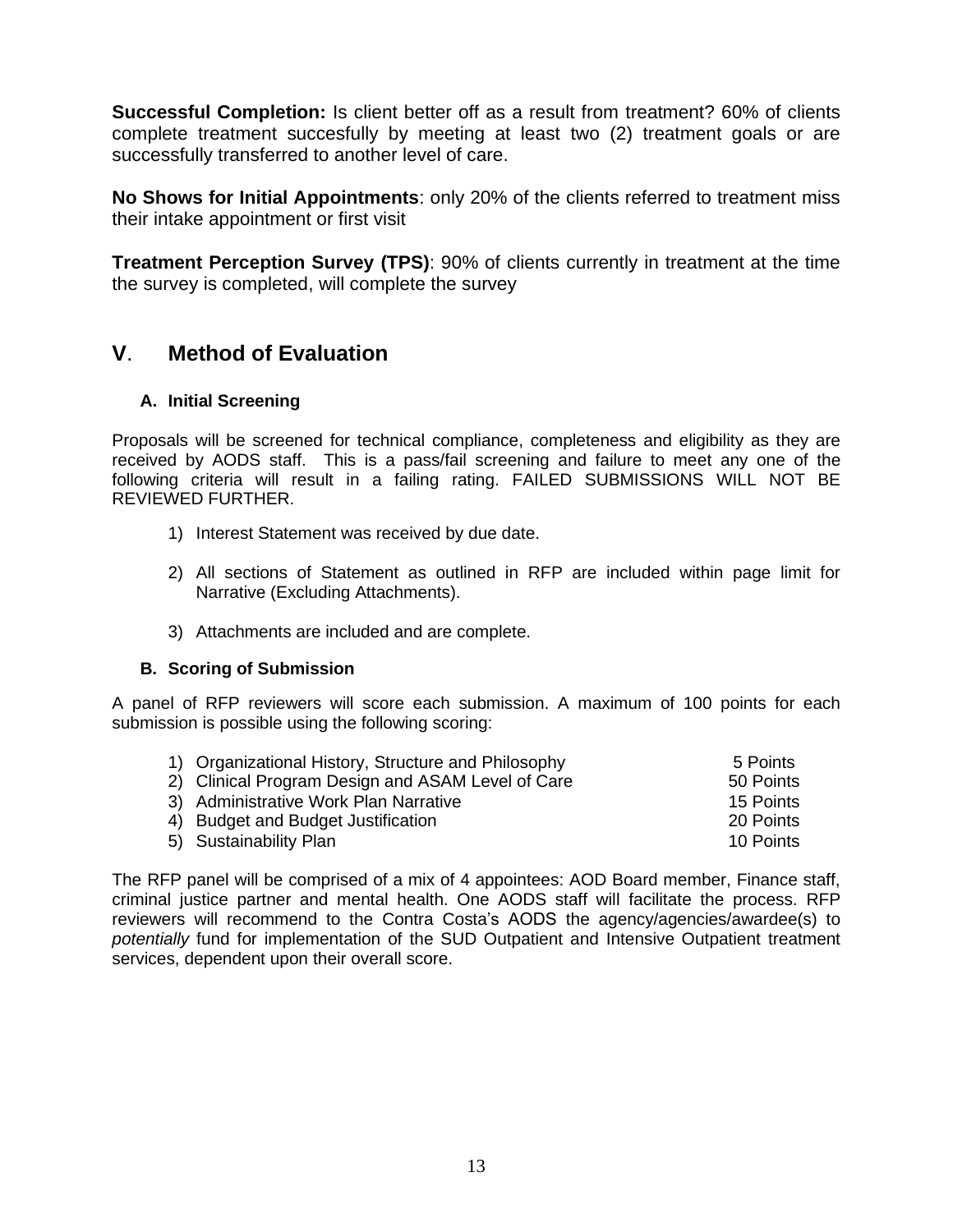# **VI. Important Due Dates**

| <b>Event</b>                                                                           | <b>Due Date</b>                 |
|----------------------------------------------------------------------------------------|---------------------------------|
| Request for Information - Posted Online                                                | Friday, October 8, 2021         |
| RSVP Deadline for attendance to <b>MANDATORY</b> applicant<br>Conference               | Friday, October 15, 2021        |
| Submission of preliminary questions by applicants                                      | Monday, October 25, 2021        |
| <b>Applicant Conference</b>                                                            | Friday, October 29, 2021        |
| Final set of responses to questions submitted by applicants<br>pre and post conference | Friday, November 5, 2021        |
| <b>RFP Application Due Date</b>                                                        | Friday, December 3, 2021        |
| Awardee or Next Steps Announcement                                                     | Wednesday, December 17,<br>2021 |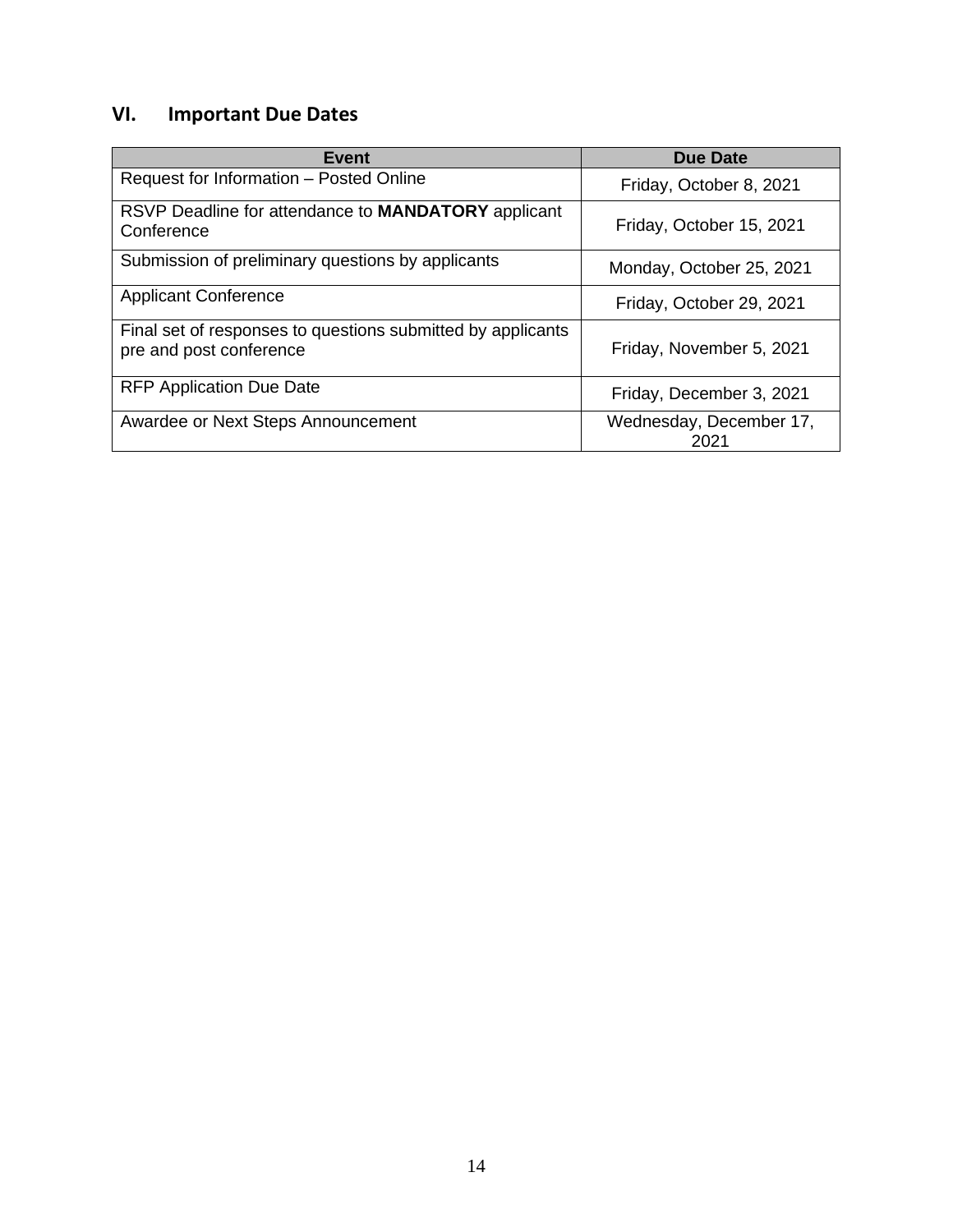# Contra Costa County Behavioral Health Services Division Alcohol and Other Drugs Services Drug Medi-Cal Organized Delivery System **Substance Use Disorder Outpatient and Intensive Outpatient Treatment Statement of Interest Cover Page**

| Agency Address:             |  |
|-----------------------------|--|
|                             |  |
| <b>Contact Name:</b>        |  |
| Title of Contact Person:    |  |
| <b>Contact Phone/Email</b>  |  |
| <b>Address of Facility:</b> |  |
|                             |  |

Facility Level(s) of Care (choose all that apply):

| <b>ASAM Levels of Care</b>               | <b>Selection</b> |
|------------------------------------------|------------------|
| 1.0: Outpatient Services (OP)            |                  |
| 2.1: Intensive Outpatient Services (IOP) |                  |
| <b>Case Management Services</b>          |                  |
| <b>Recovery Services</b>                 |                  |

#### Applicant Agency Signature:

*This signature assures commitment to participate in this program if selected.*

Executive Director **Type Name Here** 

\_\_\_\_\_\_\_\_\_\_\_\_\_\_\_\_\_\_\_\_\_\_\_\_\_\_\_\_\_\_\_\_ \_\_\_\_\_\_\_\_\_\_\_\_\_\_\_\_\_\_\_\_\_\_\_\_\_\_\_\_\_\_\_\_\_\_\_\_\_\_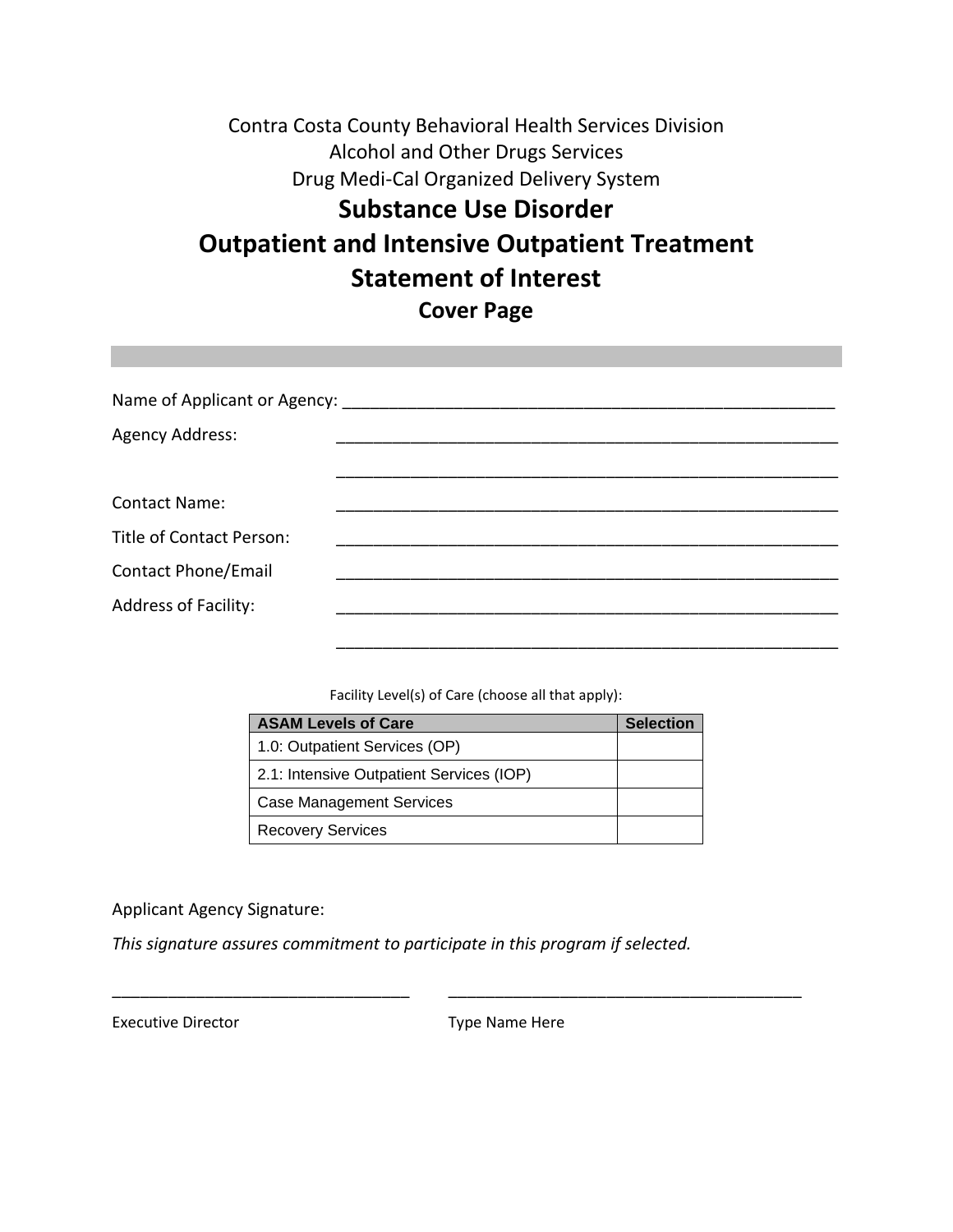# **List of References concerning the DMC-ODS Waiver, ASAM Criteria and other information pertinent to the RFP**

1. ASAM Criteria (begins on page 3):

**https://www.medicaid.gov/state-resource-center/innovation-accelerator-program/iapdownloads/reducing-substance-use-disorders/asam-resource-guide.pdf**

2. Overview of the DMC-ODS:

**https://www.chcf.org/wp-content/uploads/2018/11/DrugMediCalOrganizedDeliverySystem.pdf**

3. DMC-ODS Frequently Asked Questions by Modality:

**http://www.dhcs.ca.gov/provgovpart/Pages/FAQs\_Fact\_Sheets.aspx**

4. Drug Medi-Cal Intergovernmental Agreement (Contract) Boilerplate:

**https://www.dhcs.ca.gov/provgovpart/Documents/DMC-ODS\_Waiver/DMC-ODS\_ExhibitA\_AttachmentI\_Boilerplate.pdf**

5. Contra Costa County Drug Medi-Cal Organized Delivery System Implementation Plan:

**https://cchealth.org/aod/pdf/DMC-ODS-Implementation-Plan-2016.pdf**

6. 42 CFR Part 2: Confidentiality of Drug Abuse Patient Records:

**https://www.ecfr.gov/current/title-42/part-2**

7. United States Federal Regulation Title 42, Chapter IV, Subchapter C, Part 438: Managed Care

# **https://www.ecfr.gov/current/title-42/part-438**

8. DHCS Information Notice DMC-ODS Clarification on Recovery Services:

# **https://www.dhcs.ca.gov/Documents/BHIN-21-020-DMC-ODS-Clarification-on-Recovery-Services.pdf**

9. Special Terms and Conditions for Medi-Cal 2020 section 1115(a) Medicaid Demonstration (refer to pages 89-122 and 335-364 for the DMC-ODS system)

# **https://www.dhcs.ca.gov/provgovpart/Documents/MC2020\_FINAL\_STC\_12-30-15.pdf**

10. Other DMC-ODS Resources:

# **http://www.dhcs.ca.gov/provgovpart/Pages/Drug-Medi-Cal-Organized-Delivery-System.aspx**